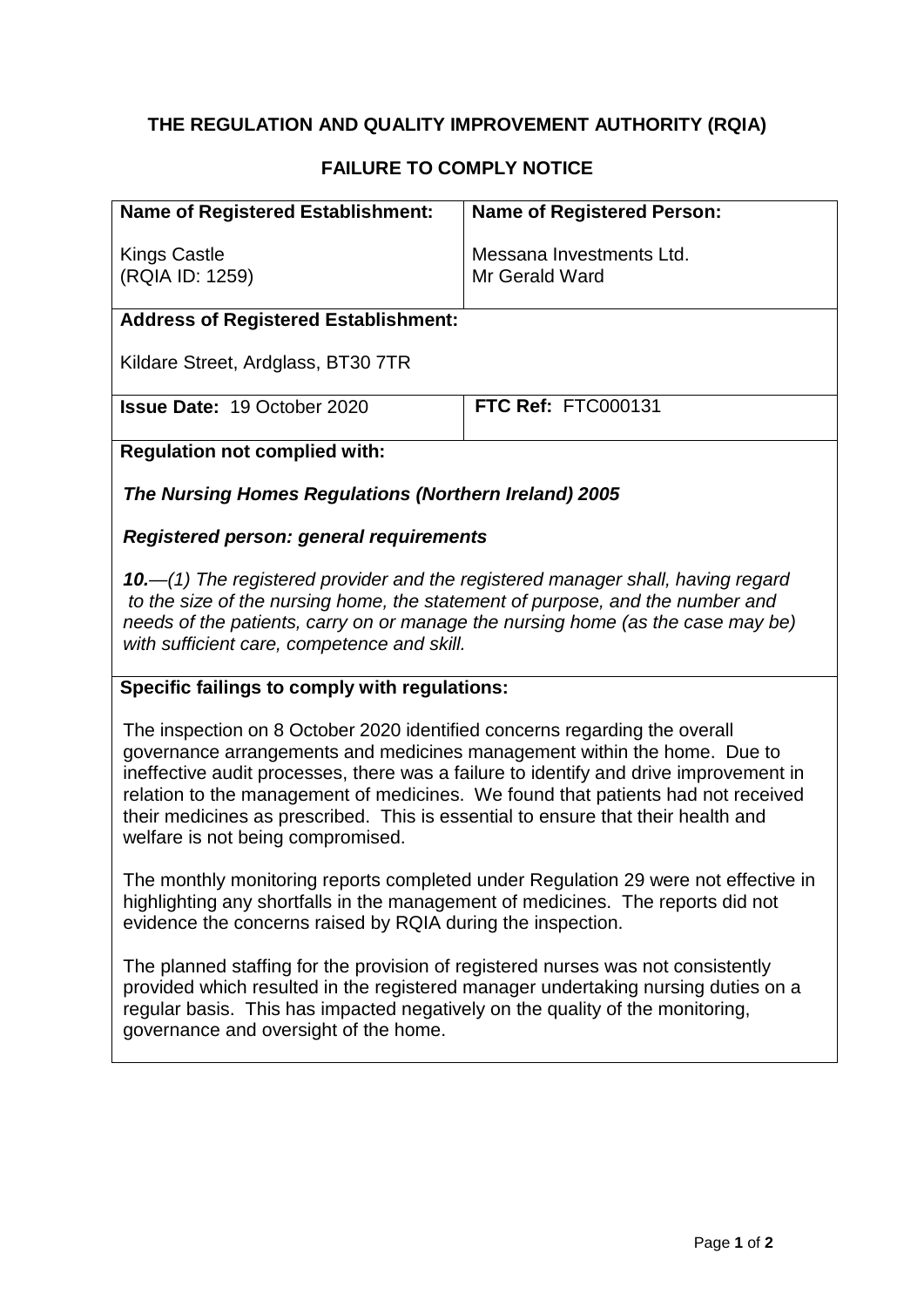## **Action required to comply with regulations:**

- A robust auditing system must be implemented to quality assure the management of medicines.
- A weekly summary of the medicines management audit outcomes must be submitted to RQIA, within five working days of completion.
- Monitoring reports completed under Regulation 29 must be effective in highlighting any shortfalls in the management of medicines.
- Regulation 29 reports must be submitted to RQIA within five working days of completion
- The planned staffing for registered nurses must be consistently provided to ensure that the registered manager has sufficient time to monitor and oversee the management of medicines.

### **The Registered Person may make written representations to the Chief Executive of RQIA regarding the issue of a failure to comply notice, within one month of the date of serving this notice.**

|        | Date by which compliance must be achieved: 1 December 2020 |
|--------|------------------------------------------------------------|
|        |                                                            |
| Signed | Dr Julie-Ann Walkden                                       |
|        | Deputy Director of Assurance, RQIA                         |

*This notice is served under The Health and Personal Social Services (Quality, Improvement and Regulation) (Northern Ireland) Order 2003 and The Nursing Homes Regulations (Northern Ireland) 2005*

*It should be noted that failure to comply with some regulations is considered to be an offence and RQIA has the power under regulations to prosecute for specified offences.*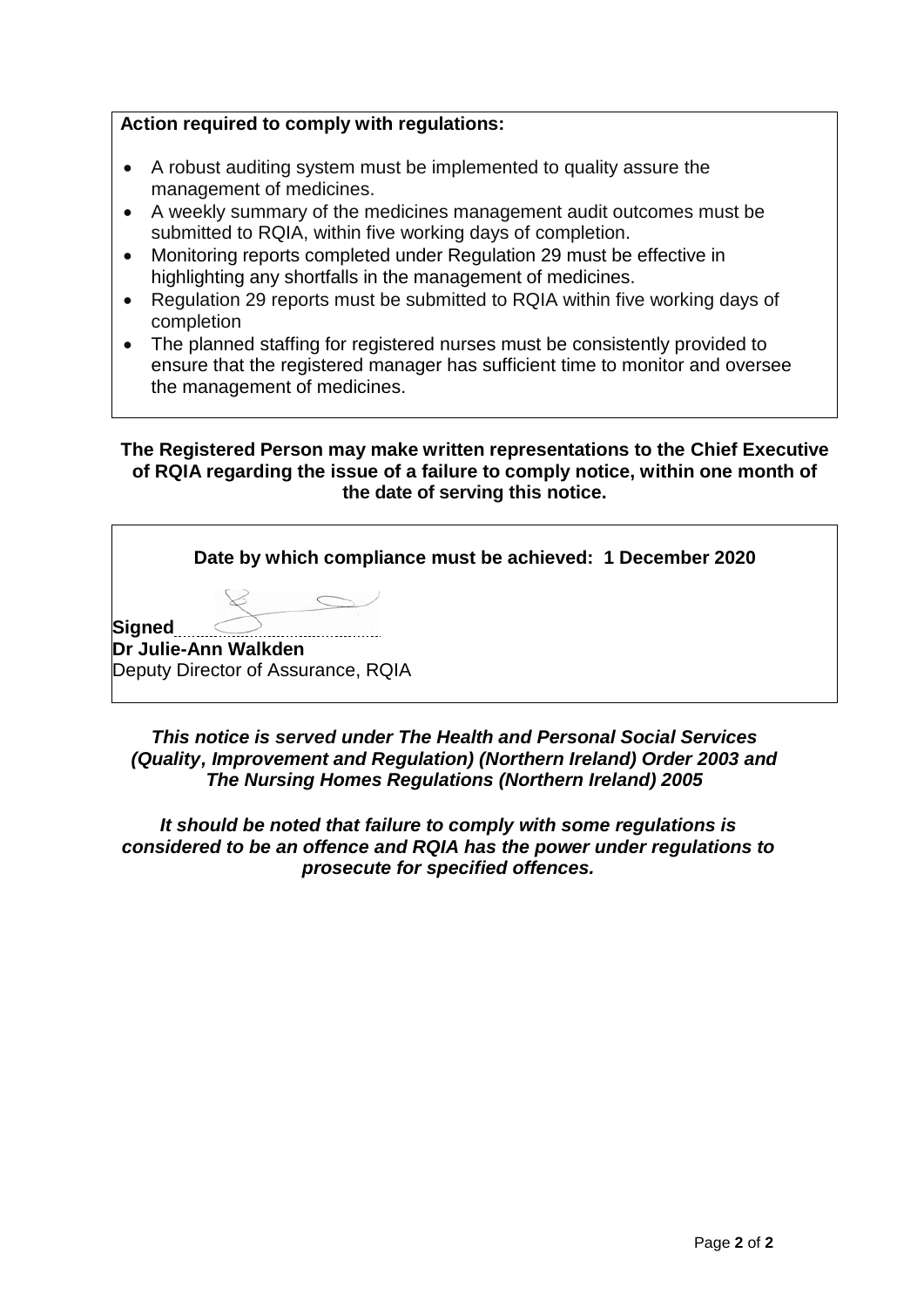# **THE REGULATION AND QUALITY IMPROVEMENT AUTHORITY (RQIA)**

# **FAILURE TO COMPLY NOTICE**

| <b>Name of Registered Establishment:</b>                                                                                                                                                                                                                                                                                                                                                                                                                                                                                                                                                                                                                            | <b>Name of Registered Person:</b>          |  |
|---------------------------------------------------------------------------------------------------------------------------------------------------------------------------------------------------------------------------------------------------------------------------------------------------------------------------------------------------------------------------------------------------------------------------------------------------------------------------------------------------------------------------------------------------------------------------------------------------------------------------------------------------------------------|--------------------------------------------|--|
|                                                                                                                                                                                                                                                                                                                                                                                                                                                                                                                                                                                                                                                                     |                                            |  |
| <b>Kings Castle</b><br>(RQIA ID: 1259)                                                                                                                                                                                                                                                                                                                                                                                                                                                                                                                                                                                                                              | Messana Investments Ltd.<br>Mr Gerald Ward |  |
|                                                                                                                                                                                                                                                                                                                                                                                                                                                                                                                                                                                                                                                                     |                                            |  |
| <b>Address of Registered Establishment:</b>                                                                                                                                                                                                                                                                                                                                                                                                                                                                                                                                                                                                                         |                                            |  |
| Kildare Street, Ardglass, BT30 7TR                                                                                                                                                                                                                                                                                                                                                                                                                                                                                                                                                                                                                                  |                                            |  |
| <b>Issue Date: 19 October 2020</b>                                                                                                                                                                                                                                                                                                                                                                                                                                                                                                                                                                                                                                  | <b>FTC Ref: FTC000132</b>                  |  |
| <b>Regulation not complied with:</b>                                                                                                                                                                                                                                                                                                                                                                                                                                                                                                                                                                                                                                |                                            |  |
| The Nursing Homes Regulations (Northern Ireland) 2005                                                                                                                                                                                                                                                                                                                                                                                                                                                                                                                                                                                                               |                                            |  |
| <b>Health and welfare of patients</b>                                                                                                                                                                                                                                                                                                                                                                                                                                                                                                                                                                                                                               |                                            |  |
| 13.—(4) Subject to paragraph (5), the registered person shall make suitable<br>arrangements for the ordering, storage, stock control, recording, handling, safe<br>keeping, safe administration and disposal of medicines used in or for the purposes<br>of the nursing home to ensure that -<br>(a) any medicine which is kept in a nursing home is stored in a secure place; and<br>(b) medicine which is prescribed is administered as prescribed to the patient for<br>whom it is prescribed, and to no other patient; and<br>(c) a written record is kept of the administration of any medicine to a patient.<br>Specific failings to comply with regulations: |                                            |  |
| During the inspection on 8 October 2020 concerns were identified in relation to the                                                                                                                                                                                                                                                                                                                                                                                                                                                                                                                                                                                 |                                            |  |
| management of medicines, specifically:                                                                                                                                                                                                                                                                                                                                                                                                                                                                                                                                                                                                                              |                                            |  |
| Of approximately 75 audits that were carried out, 12 had significant<br>discrepancies. This indicates that the patients may not be getting their medicines<br>as prescribed.                                                                                                                                                                                                                                                                                                                                                                                                                                                                                        |                                            |  |
| The admission/readmission process:                                                                                                                                                                                                                                                                                                                                                                                                                                                                                                                                                                                                                                  |                                            |  |
| For one patient admitted from home, medicines were not confirmed with the<br>general practitioner and receipts were not recorded.<br>For one patient who was prescribed omeprazole while at hospital, the personal<br>medication record and medicine administration record (MAR) sheet had not<br>been updated, and still stated that esomeprazole was prescribed. The nurses<br>continued to sign the MAR sheet to indicate that esomeprazole was<br>administered.                                                                                                                                                                                                 |                                            |  |